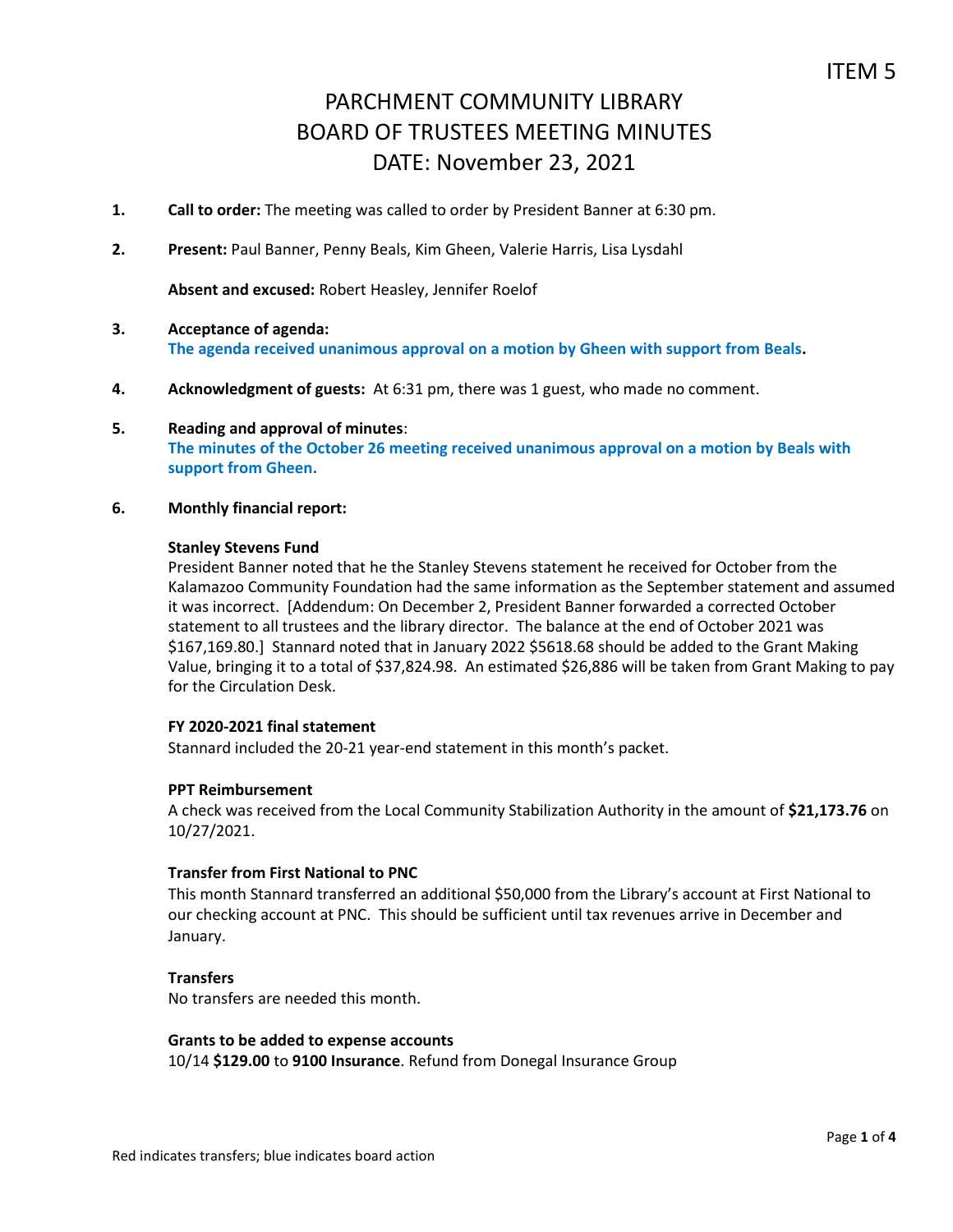## **Financial statement reconciliations review schedule**

October statements - Paul November statements – Kim December statements – Valerie

# **The financial report, grants, and bills to be paid in October received unanimous approval on a motion by Gheen with support from Lysdahl.**

**7. Public comment:** At 6:43 pm, there was 1 guest, who made no comment.

## **8. Monthly Director's report:** Stannard presented the report.

## **Teens**

Stannard spoke to the trustees about middle school behavior issues. She and other staff have had to ask students to leave the library when their behavior was disrupting other visitors. She said the goal is always to welcome everyone into the library, and to help students understand clearly why certain behaviors are a problem. She asked the trustees to refer to her any parents or community members with questions or concerns.

## **Knoxbox**

At the Kalamazoo Township Fire Marshall's request, a Knoxbox key safe has been installed on the exterior of the building for the Fire Department's use.

## **Holiday lights in the sunken garden**

Stannard noted that she and members of the Sunken Garden Crew, along with the Parchment Public Works crew, installed holiday lights and Christmas trees in the sunken garden in Kindleberger Park. The lights will remain through December.

## **Programs**

### **Current events**:

- **Storytimes in November**. Mrs. B will host in-person storytimes on Wednesdays and Thursdays at 10:00 am. She also has [Storytime-to-Go on the Kids page.](https://www.parchmentlibrary.org/storytimes-programs)
- **Lobby Display Case Exhibit:** Chinese Artifacts from the Clack Family: Qing (Manchu) Dynasty (1644-1912). Guest Curator: Norma Clack. Exhibit on display November 1–30.

### **Past events**:

- **Parchment Update.** All interviews are [posted weekly on the library's website](https://www.parchmentlibrary.org/parchment-update). Recent interviews include the Parchment Veterans Memorial (Committee Chair Rob Heasley); Parchment Schools (Jason Misner); Holiday Chocolate (Cheryl Lyon-Jenness); and Parchment Wassailing (to be posted November 29).
- **Michigan's Haunted Lighthouses** with Dianna Stampfler. Held on October 28. Attendance: 25.
- **Parchment Book Group:** *The Dutch House: A Novel* by Ann Patchett. Held on November 1. Attendance: 5.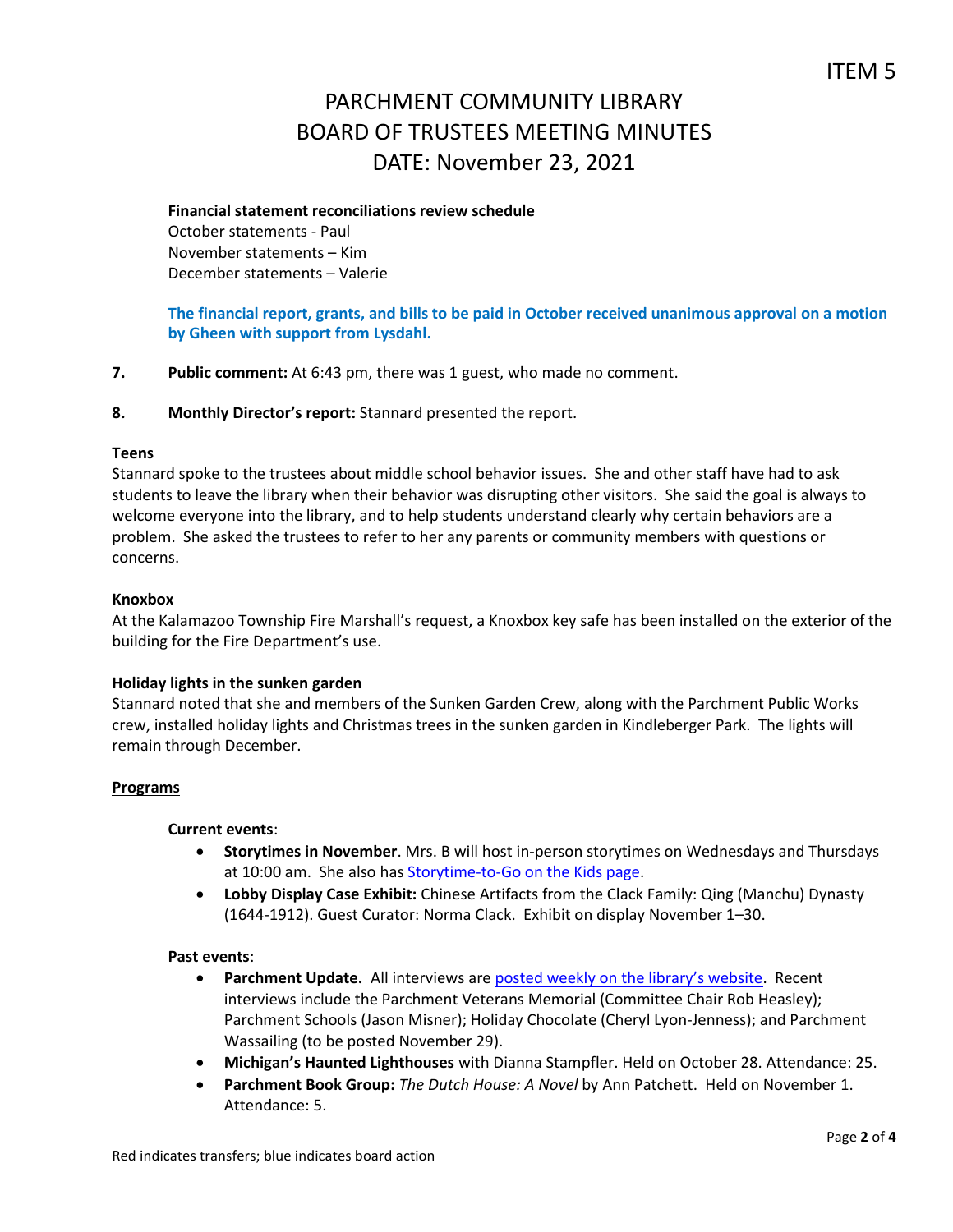- **Kalamazoo County ID Mobile Unit Event.** Held on November 9. Attendance: 5.
- **Mystery Book Club:** *Death by Pumpkin Spice* by Alex Erickson. Held on November 15. Attendance: 3.

## **Coming Events:**

- **Lobby Display Case Exhibit:** Antique Holiday Postcards. Guest curator: Julie Camp. Exhibit will be on display December 1-30.
- **Holiday Chocolate and Parchment Wassailing**. Dec. 1, 6:00-8:00 pm.
- **Parchment Book Group**: *The World According to Fannie Davis: My Mother's Life in the Detroit Numbers* by Bridgett M. Davis (A 2020 Michigan Notable Book). December 6, 6:00 p.m.
- **Holiday Craft Workshop** (for adults): December 9, 6:00 p.m. Registration requested.
- **Make-It, Take-It Gingerbread Houses** (for children ages 5-10): December 13 OR December 14, 6:00 p.m. Registration required, registration begins Dec. 1.
- **Mystery Book Club:** Choose one of five holiday-themed mysteries. December 20, 4:00 p.m.
- **Great Michigan Read Launch Party.** *The Women of the Copper Country* by Mary Doria Russell. Open House, January 10, 4:00–6:00 p.m.

## **Circulation Desk project**

The new circulation desk will be installed December 15–18 (Wednesday – Saturday). The library will be closed on these days. I plan to have staff workshops that week.

### **New addition to the team**

This month we welcomed Coleen Austin to the library team. She brings a wealth of customer service experience and a sunny disposition to the job. She will work at the Circ Desk 12 hours a week.

### **December meeting**

We'll meet on the third, rather than fourth, Tuesday in December, which is December 21.

### **9. Monthly Statistical report**

Stannard presented the report.

## **10. Communications**

There were no communications.

## **11. COVID update [Strategic Planning - tabled]**

Stannard presented the update. She noted that a new Public Health Advisory had just been released by the Michigan Department of Health and Human Services. The advisory strongly advises, but does not mandate, that everyone wear a mask while indoors in a public space. Stannard said that she would continue to mandate that all staff wear a mask inside the library, and would continue to encourage, but not require, visitors to wear a mask. The trustees voiced support for this strategy.

### **Library hours**

Stannard will not change the hours until after the holidays; no sooner than January 3, 2022. **Proposed expanded hours:**